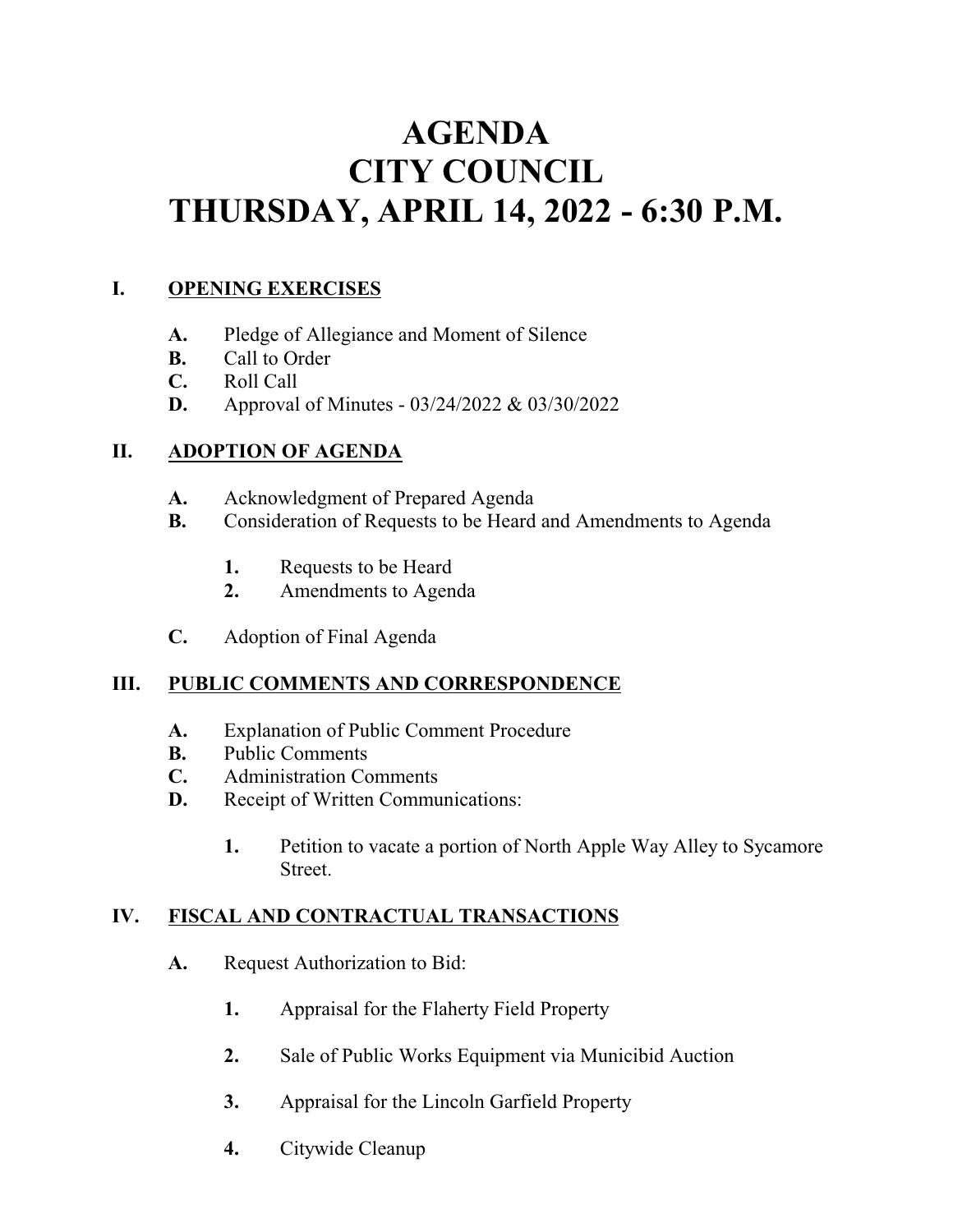- **1.** 2022 Paving Contract No. 2022-03.
- **C.** Acceptance of Bids

## **V. REPORTS OF OFFICIALS, BUREAUS, COMMISSIONS & CITY COUNCIL INQUIRY**

- **A.** Regular ReportsNONE
- **B.** Special Reports NONE
- **C.** City Council Reports and Inquiry

#### **VI. RESOLUTIONS**

- **A.** On the Table NONE
- **B.** To Be Removed From Table and Acted On NONE
- **C.** New Resolutions:
	- **1.** R-2022-073 Approving the CDBG-CV ED Program application of China Banquet in the amount of \$6,164.00.
	- **2.** R-2022-074 Approving the CDBG-CV ED Program application of JF Mill & Lumber Co. in the amount of \$10,000.00.
	- **3.** R-2022-075 Approving the CDBG-CV ED Program application of Joseph's Baking Co. Inc. in the amount of \$10,000.00.
	- **4.** R-2022-076 Approving the CDBG-CV ED Program application of Deno DeLorenzo CPA in the amount of \$10,000.00.
	- **5.** R-2022-077 Approving the CDBG-CV ED Program application of Micco Orthodontic Laboratory in the amount of \$10,000.00.
	- **6.** R-2022-078 Approving Change Order No. 1 to Contract No. 2021- 05 - 2021 - City Demolition Project, with Steel Nation Environmental.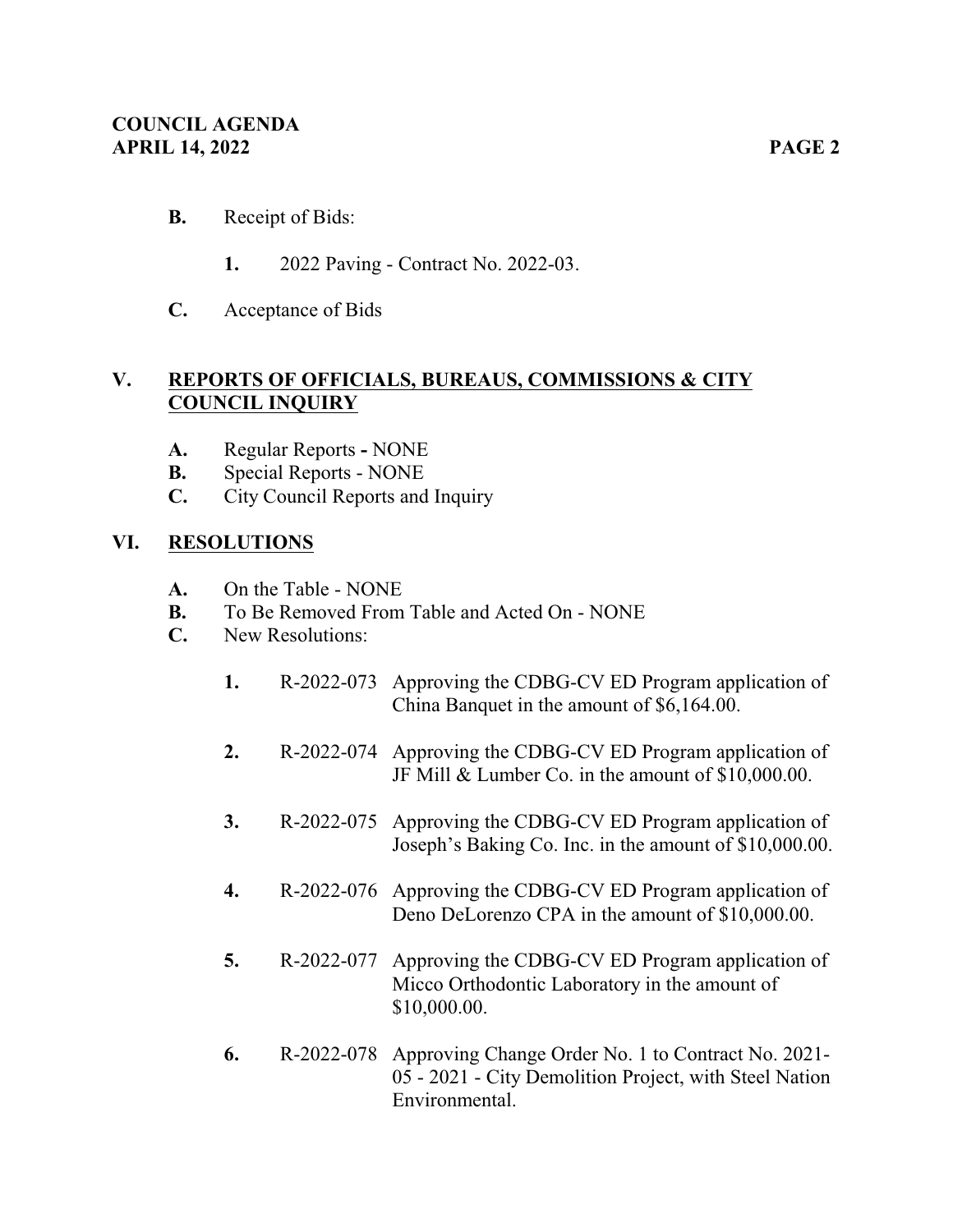- **7.** R-2022-079 Authorization to expend \$1,800.00 for the asbestos abatement of 1201 E. Washington Street.
- **8.** R-2022-080 Rescinding Resolution No. R-2021-163- authorizing the Administration to earmark \$1,000,000.00 in the Act 47/Mayor/Council Reserve Account for the 2022 Paving.
- **9.** R-2022-081 Authorizing the Administration to spend \$1,000,000.00 from the American Rescue Plan Act for the 2022 Paving.
- **10.** R-2022-082 Authorizing and directing the redemption of the City's outstanding debt obligations and authorizing the transfer of such funds as necessary in order to effect such redemptions.
- **11.** R-2022-083 Authorization to expend \$6,787.57 for the purchase of a 36 month/ 150,000 miles warranty for the 2017 electrical bucket truck.
- **12.** R-2022-084 Authorization to expend \$1,628.73 for the purchase of a computer board replacement for one of the Public Works Department's salt trucks.
- **13.** R-2022-085 Authorization to expend \$8,458.12 for the purchase of emergency lighting to be mounted on both the New Castle Fire Department's pumper and aerial ladder.
- **14.** R-2022-086 Authorizing the individuals designated by the City Charter to enter into a Grant Administration Agreement with the Lawrence County Economic Development Corporation for the Multi-Modal Grant for the Enterprise Park Project.
- **15.** R-2022-087 Authorizing the individuals designated by the City Charter to enter into an agreement with the Redevelopment Authority of Lawrence County for funds to assist with removing the structure located at 767 Arlington Avenue.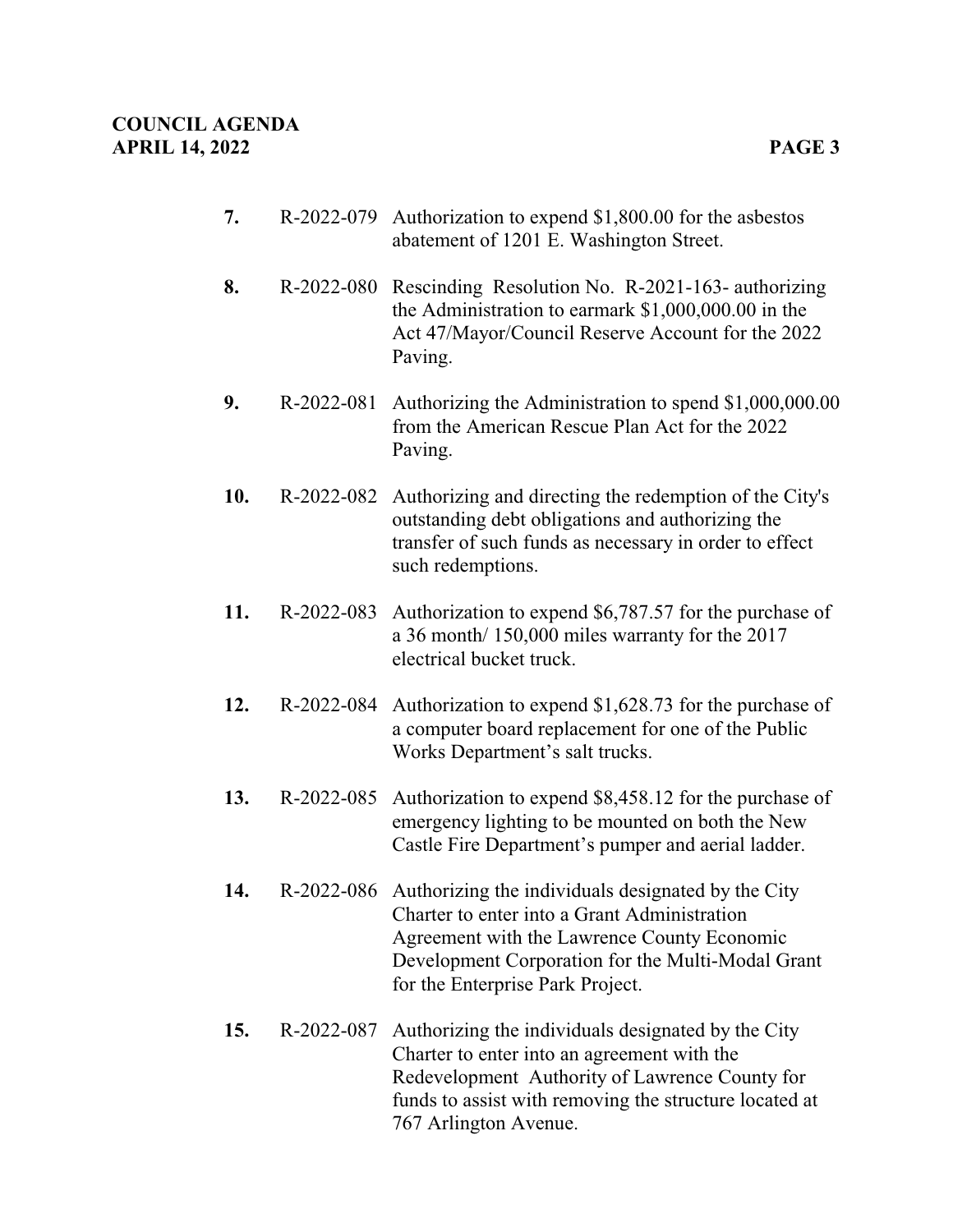**16.** R-2022-088 Conditional Use Request of Matthew David Bucceri for sober living facility for individuals in a long term recovery, no more than four individuals one per bedroom and a resident advisor at 611 Highland Avenue, located in the C-1 General Business District of the Second Ward.

#### **VII. ORDINANCES**

- **A.** On the Table:
	- **1.** CB2022-07 Amending and supplementing the Codified Ordinances of New Castle, PA, by amending Ordinance No. 6682 and the Zoning Map of the City of New Castle so as to change certain portions of land located on Section 58 of the Official Survey Map of the City of New Castle, PA, in the Fourth Ward, now included in the R-2 Medium Density Residential District and to establish and constitute the same as a C-1 General Business District. (Introduced by Mr. Ritter at the 02/24/2022 Council Meeting.)
	- **2.** CB2022-09 Amending and supplementing ARTICLE 509 Parking Meters – of Part 5 – Traffic Code – of the Codified Ordinances of the City of New Castle, by amending the title to Parking and by amending and supplementing Section 509.01 - FIXING METER RATES, Section 509.02 - VIOLATIONS, Section 509.03 - USE OF COURTESY TIME CLOCKS, and Section 509.99 - PENALTY. (Introduced by Mr. Cameron at the 03/24/2022 Council Meeting.)
	- **3.** CB2022-10 Amending and supplementing ARTICLE 513 Vehicle Operation and Parking – of Part 5 – Traffic Code – of the Codified Ordinances of the City of New Castle, by deleting Section 513.08 - DEPOSIT OF SLUGS OR SUBSTITUTE COINS IN PARKING METERS. (Introduced by Mr. Cioppa at the 03/24/2022 Council Meeting.)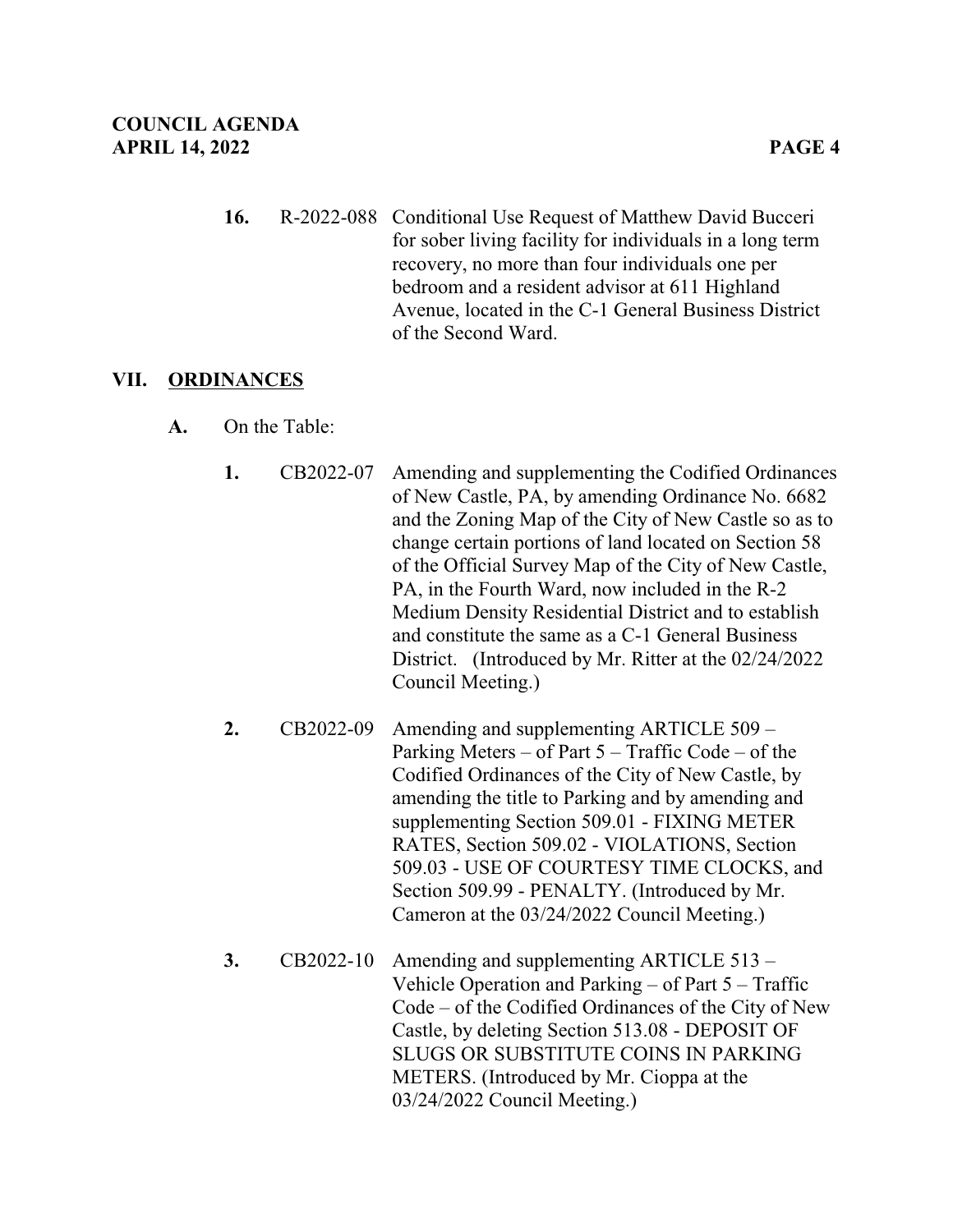- **4.** CB2022-11 Creating a "Handicap Parking Only" space in front of the residence located at 1115 South Mercer Street on the east side of South Mercer Street. (Introduced by Mr. Cioppa at the 03/24/2022 Council Meeting.)
- **5.** CB2022-12 Amending and supplementing ARTICLE 160 Board of Recreation by amending Section 160.03 – APPOINTMENTS, of the Codified Ordinances of the City of New Castle, Pa. (Introduced by Ms. Gavrile at the 03/24/2022 Council Meeting.)

#### **B.** For Final Action:

- **1.** CB2022-07 Amending and supplementing the Codified Ordinances of New Castle, PA, by amending Ordinance No. 6682 and the Zoning Map of the City of New Castle so as to change certain portions of land located on Section 58 of the Official Survey Map of the City of New Castle, PA, in the Fourth Ward, now included in the R-2 Medium Density Residential District and to establish and constitute the same as a C-1 General Business District. (Introduced by Mr. Ritter at the 02/24/2022 Council Meeting.)
- **2.** CB2022-09 Amending and supplementing ARTICLE 509 Parking Meters – of Part 5 – Traffic Code – of the Codified Ordinances of the City of New Castle, by amending the title to Parking and by amending and supplementing Section 509.01 - FIXING METER RATES, Section 509.02 - VIOLATIONS, Section 509.03 - USE OF COURTESY TIME CLOCKS, and Section 509.99 - PENALTY. (Introduced by Mr. Cameron at the 03/24/2022 Council Meeting.)
- **3.** CB2022-10 Amending and supplementing ARTICLE 513 Vehicle Operation and Parking – of Part 5 – Traffic Code – of the Codified Ordinances of the City of New Castle, by deleting Section 513.08 - DEPOSIT OF SLUGS OR SUBSTITUTE COINS IN PARKING METERS. (Introduced by Mr. Cioppa at the 03/24/2022 Council Meeting.)